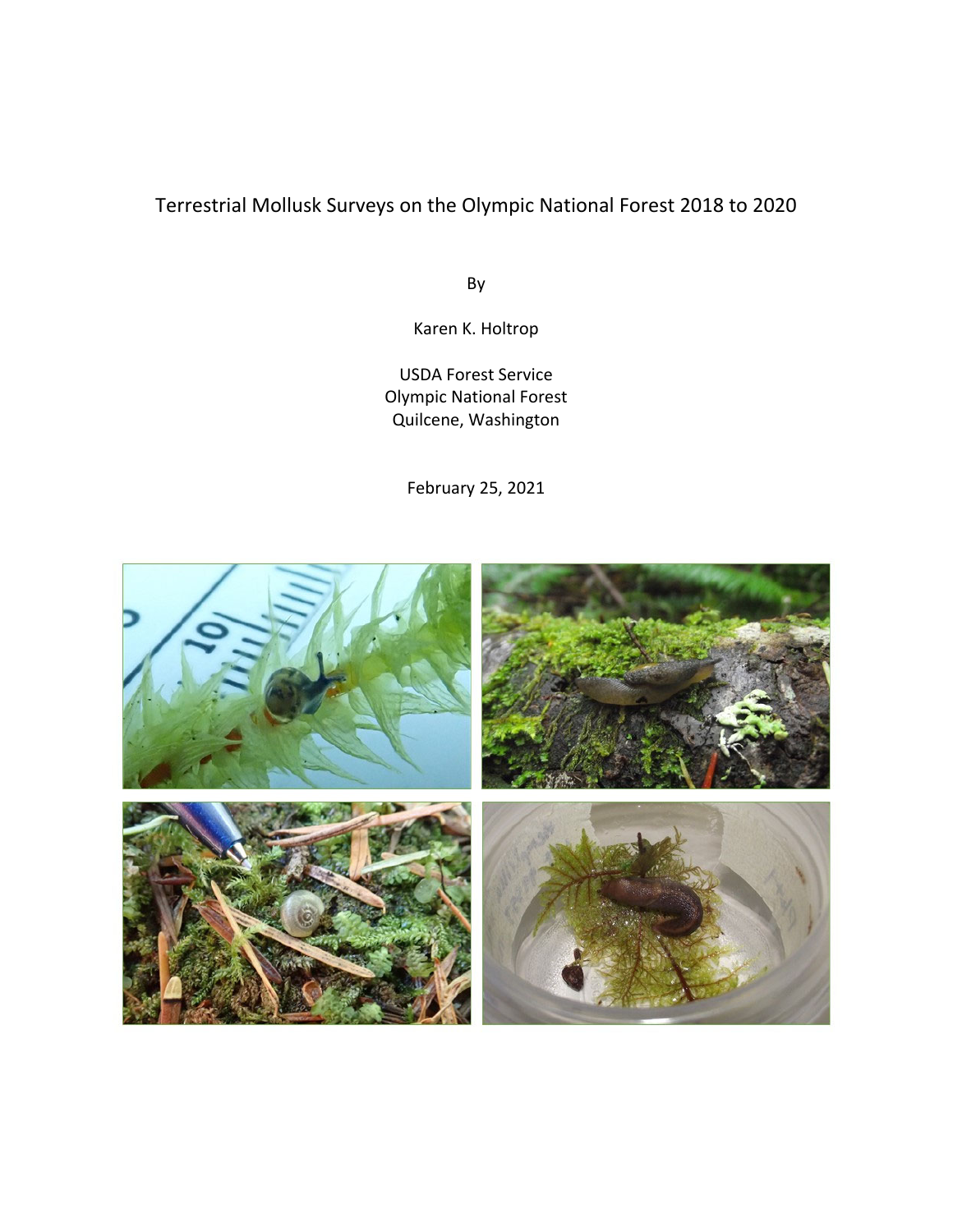## **Table of Contents**

## **List of Figures and Tables**

| Figure 1. Map showing locations of mollusk survey areas, Olympic National Forest, 2018-2020. 7 |  |
|------------------------------------------------------------------------------------------------|--|
|                                                                                                |  |
|                                                                                                |  |

**Table 1.** Sensitive and Survey & Manage mollusk species known or suspected to occur on the northeast Olympic National Forest (North Hood Canal Ranger District).................................................... 8 **Table 2.** Mollusk species detected during surveys in the Snow Creek‐ Salmon River, Middle Dungeness River, Jimmycomelately (JCL) and McDonald Creek watersheds, Olympic National Forest, 2018 to 2020. .................................................................................................................. 10 **Table 3.** Amphibian species detected during mollusk surveys, Snow Creek‐Salmon River, Jimmycomelately Creek, Middle Dungeness River, and McDonald Creek watersheds, Olympic National Forest, 2018‐2020......................................................................................................... 11

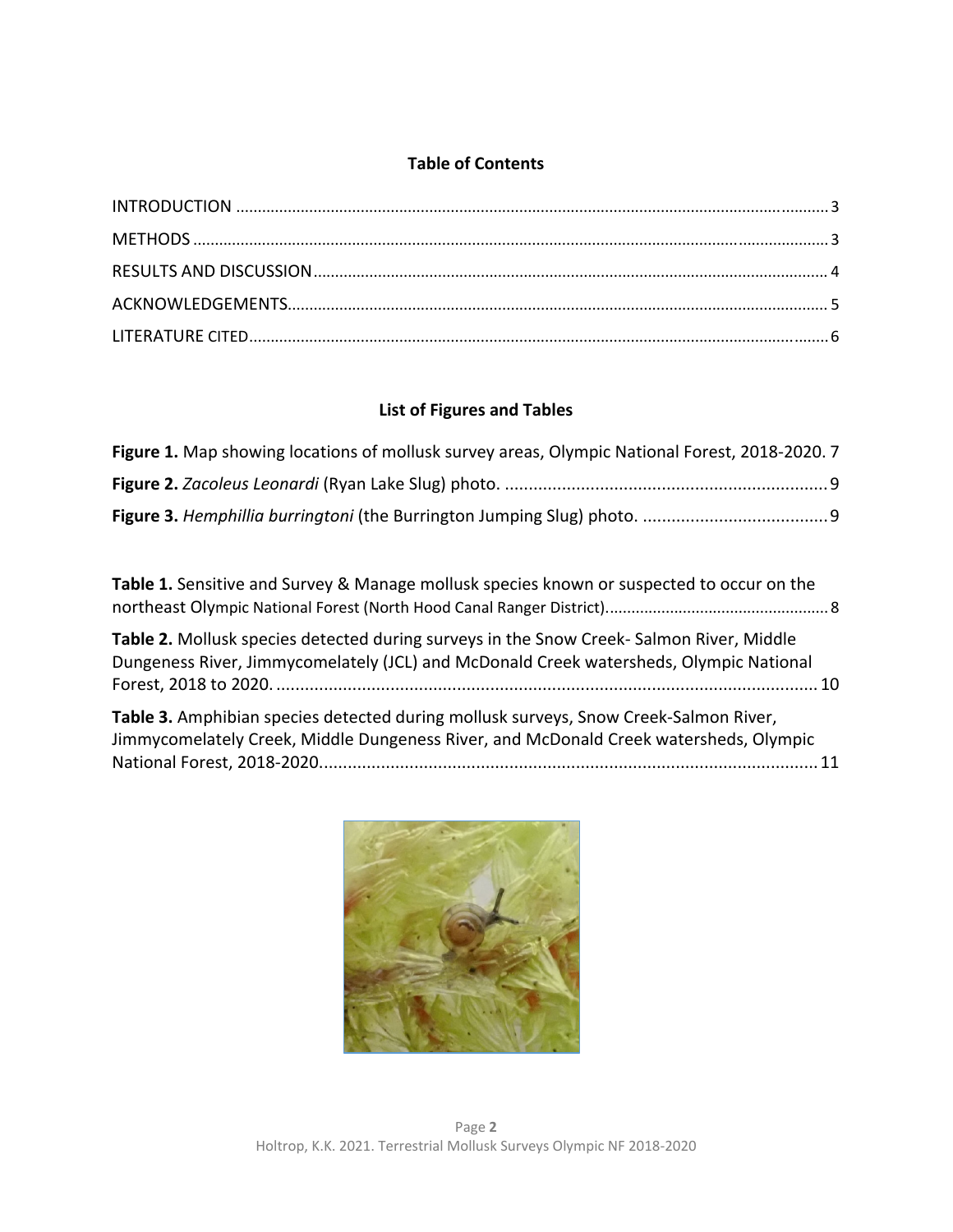## **INTRODUCTION**

The Forest Service (FS) adopted standards and guidelines for managing habitat of late‐ successional related species in the Northwest Forest Plan (USDA and USDI 1994 amended by USDA and USDI 2001). These standard and guidelines included measures to manage known sites and conduct pre‐habitat disturbing surveys for rare or isolated flora and fauna species known as "Survey and Manage" species. The intent was to provide for reasonable assurance of the species' persistence.

The Survey and Manage species list includes several terrestrial mollusk species that occur on the Olympic National Forest (ONF). In addition, some mollusks on ONF are Regional Forester's Sensitive Species, identified as having population viability concerns (USDA 2019). One species, *Hemphillia burringtoni* (the Burrington or keeled jumping slug) has been petitioned for federal listing under the Endangered Species Act. The US Fish and Wildlife Service determined that listing this species as threatened or endangered may be warranted (76 Federal Register 61826‐ 6184), noting the substantial threats identified in the petition, including the destruction, modification or curtailment of its habitat or range resulting from timber harvest.

Some forest activities are exempt from Survey and Manage standards and guidelines, as stipulated by Judge Pechman in 2006, including thinning forests less than 80 years old. Forest stands over 80 years old in the northeast part of ONF have been proposed for commercial thinning, and in 2018 mollusk surveys were initiated in these older stands. The survey results will provide information for FS environmental analysis and decisions and assure rare species persistence as intended under the Northwest Forest Plan. While not an environmental assessment report, this document explains the terrestrial mollusk surveys conducted on the Olympic National Forest 2018 to 2020.

#### **METHODS**

The survey areas were forest stands in the northeast corner of Olympic National Forest in the Snow Creek‐Salmon River, Jimmycomelately Creek, Middle Dungeness River, and McDonald Creek watersheds (Figure 1). The stands selected for surveys were over 80 years old located in Adaptive Land Management (AMA) Northwest Forest Plan land designation. The age of the forest stands ranged from 80 to 160 years. They were second growth coniferous or mixed coniferous forests originated from fire, some with a history of timber harvest. Elevation ranged from 797 to 3012 feet.

Surveys were conducted following the protocol for pre‐disturbance surveys in Duncan et al. (2003). Two survey visits were completed at each survey area during the fall and spring between November 2018 and June 2020. Most areas received one survey visit in the fall and one in the spring; however, some received both visits spread at least three weeks apart in Spring 2020. According to the protocol, surveys were done in appropriate weather and soil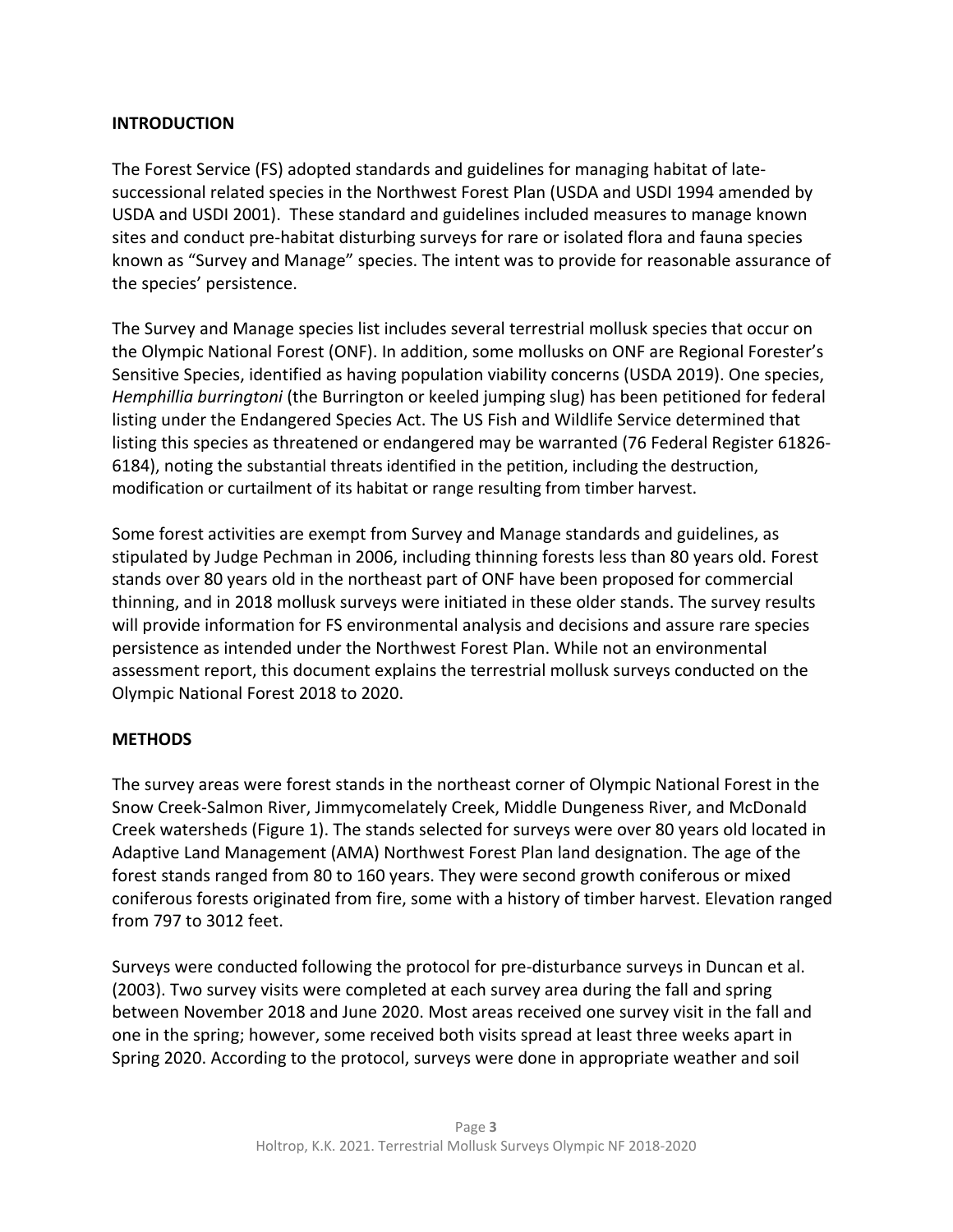conditions, and timing was adjusted if needed. October 2018, for example, was too dry and surveys were postponed until November. Conversely, June 2020 experienced wet conditions with surveys continuing well into the month.

The sample areas were concentrated at appropriate habitat features described in the Appendix B of Duncan et al. 2013 such as concentrations of woody debris, ferns, leaf litter and hardwoods. The surveys were focused on finding Survey and Manage (USDA and USDI 1994) or Regional Forest Service Sensitive Species (USDA 2019) known to occur on this part of the Olympic National Forest (Table 1); however, all mollusks that surveyors detected were documented. Surveyors took photos of each mollusk species detected. Although during historical surveys in the 1990s and 2000s, Forest Service surveyors identified *Hemphillia glandulosa* and *H. burringtoni* morphologically, recent studies indicate that these two species cannot be differentiated by morphological features; however, they can be differentiated by geographic range (Wilke and Ziegltrum 2003, Ranken et al. 2019). All glandulosa/ burringtoni complex slugs detected in these 2018‐2020 surveys were recorded as *H. burringtoni* due to the geographic location (Ranken et al. 2019).

Surveyors collected specimens of mollusks that could not be identified or were suspected to be Survey and Manage or Sensitive. I mailed live specimens to Darci Rivers‐Pancratz, FS regional office identification services. After identification, specimens were either preserved and placed at Oregon State University museum or mailed back to me to release at field collection sites.

While some surveys were accomplished by me and other Forest Service employees, many were conducted by contracted surveyors. Most of the surveys in the Fall 2019 and Spring 2020 were done by contractors of Hamer Environmental. In addition to mollusks, FS and Hamer Environmental surveyors noted all amphibians detected during the surveys, and, if possible, photographed the amphibians. We also noted incidental goshawk observations or their sign (nests, whitewash, prey remains, molted feathers), a FS Sensitive species found in coniferous forest habitat.

#### **RESULTS AND DISCUSSION**

We surveyed a total of 131 stands (3596 acres) (Appendix A). Following the survey protocol, the search time totaled 360 hours. Surveys revealed a diversity of molluscan fauna. A total of 20 species was recorded (Table 2). Surveyors of Hamer Environmental found *Zacoleus Leonardi,* the Ryan Lake Snail (Figure 2) in the Jimmycomelately Creek and McDonald Creek watersheds. This is north of its previously described range (Burke 2013). All other mollusk species detected were expected in this geographic area.

We detected nine amphibian species (Table 3). One, the Van Dyke's salamander, *Plethodon vandykei*, is a Regional Forester's Sensitive species. The western red‐backed salamander (*Plethodon vehiculum*) and the Ensatina (*Ensatina eschscholtzii* ) were the most commonly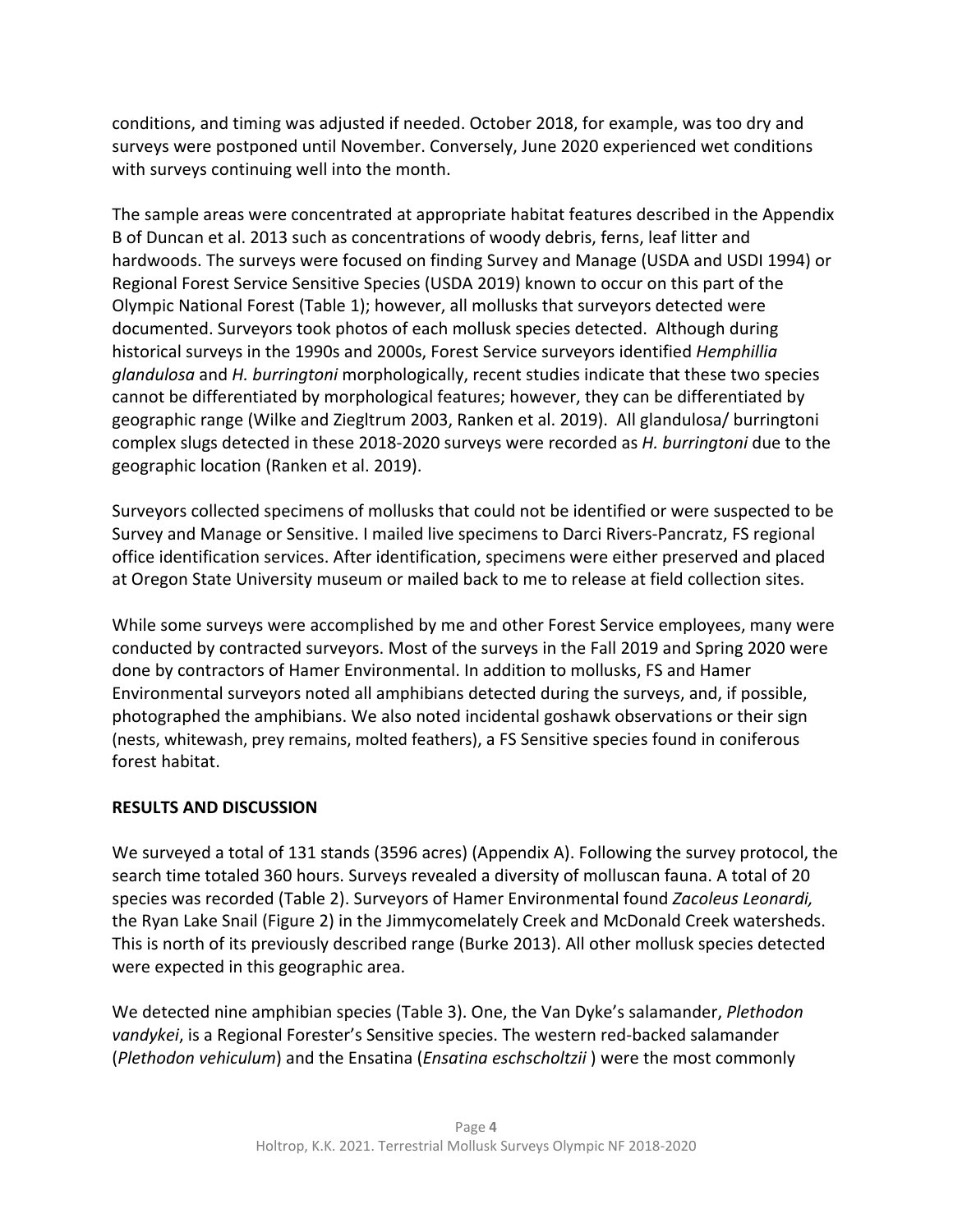observed amphibian species. One surveyor found goshawk sign, an apparent uninhabited nest, at a site in the Jimmycomelately watershed (stand 24010032).

Of the 20 mollusk species confirmed, one was a Survey and Manage and Sensitive Species, *Hemphillia burringtoni*, the Burrington or keeled jumping‐slug (Figure 3). We found this species throughout the four watersheds sampled, in 85 out of 131 stands (65%) surveyed. We detected a total of 249 individuals, or, in other words, 69% of the search time (249 individuals in 360 hours) revealed *H. burringtoni* individuals.

We found *Hemphillia burringtoni* slugs in forest stands ranging in age from 80 to 140 years, and many of the stands had a history of harvest. Forty‐one out of the 85 forest stands with *H. Burringtoni* detections had been commercially thinned or salvage harvested. The timber harvest occurred in 1967 to 2010, or about 10 to 52 years prior to the surveys.

*Hemphillia burringtoni* habitat includes low to mid elevation moist coniferous forests with microhabitat features such as decaying woody debris, leaf litter and low vegetation (Duncan et al. 2003, Wainwright and Duncan 2005). Our surveys provide evidence that this species is found in second growth forests including those with a history of disturbance from harvest. However, we do not know if populations persisted in refugia containing microhabitat features or if they immigrated from surrounding suitable habitat after the disturbed forests recovered.

The Forest Service conducted historic mollusk surveys in the Snow Creek area in the 1990s and 2000s. We found *H. burringtoni* in four forest stands where this species also had been found during the historic surveys. One of these stands (23030196) was commercially thinned in 2010, so this site had *H. burringtoni* presence recorded after and before harvest. However, we do not know if the species persisted through the thinning.

Additional surveys shortly after commercial thinning would provide information about whether *H. burringtoni* and other mollusk species can persist or recover after thinning. In general, more mollusk surveys in forest stands of varying ages and management histories would be valuable to better characterize suitable habitats and adaptability of *H. burringtoni* and other terrestrial mollusks.

# **ACKNOWLEDGEMENTS**

Special thank you to contracted surveyors Steve Crane, Matt D'Agrosa, Matt Reed, and Kendra Ritchie of Hamer Environmental, and Shea McDonald. Conor Cubit and Alana Brennan conducted surveys in Spring 2020. Other FS other employees helped with some surveys, including Annabelle Pfeffer, Joel Nowak, Betsy Howell, and Halle Lambeau. Thank you Darci Rivers‐Pankratz for visiting the forest and getting us going on this project and for mollusk identification services. Thank you also Thomas Burke for identifications. Thank you to Carol Hughes for advice about mollusk survey requirements and Kelli Van Norman for specimen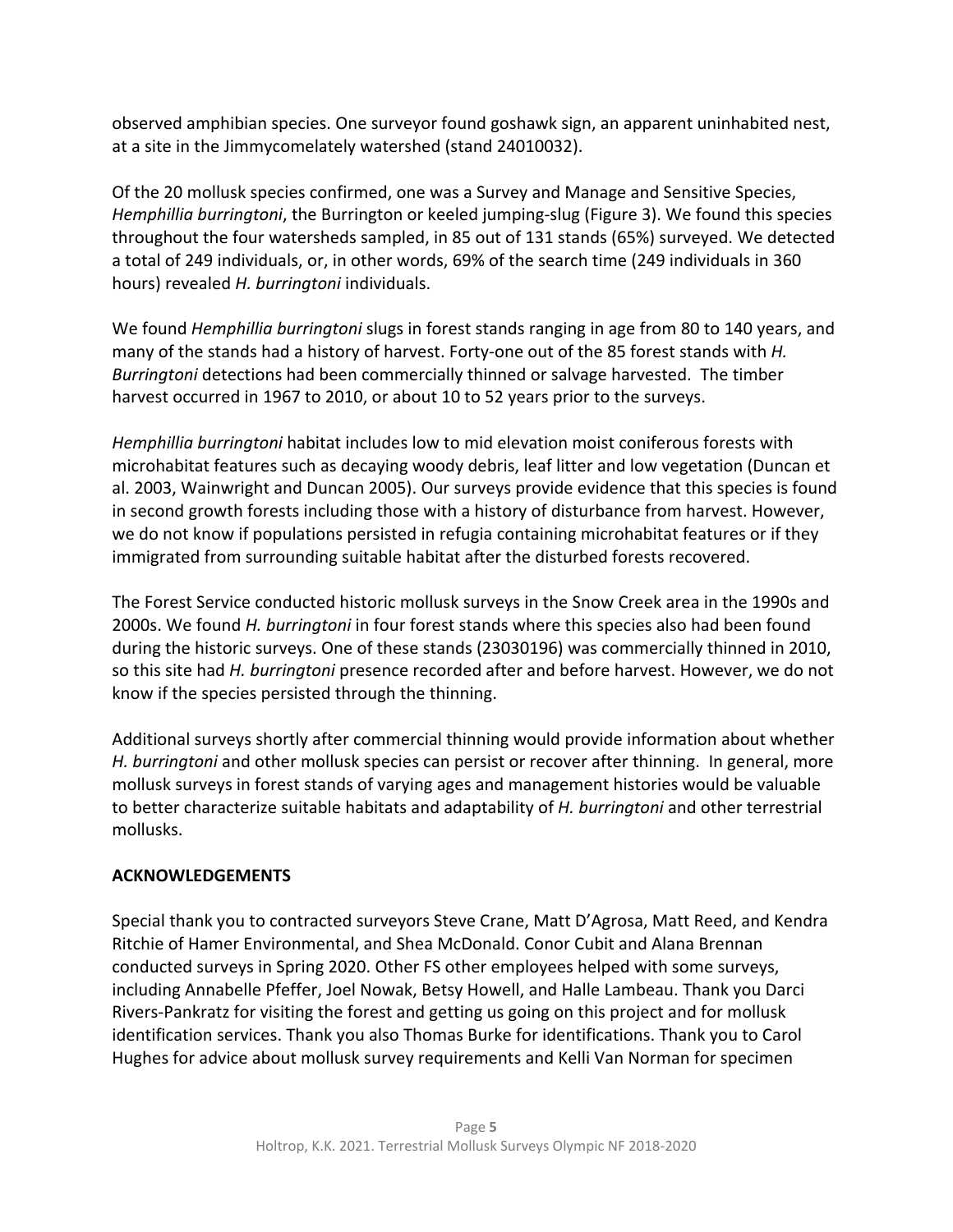vouchering guidelines. Susan Piper and Kevin Senderak were instrumental in obtaining funding. Aimee McIntyre and Marc Hayes, Washington Department of Fish and Wildlife confirmed species identification for northwestern and Van Dyke's salamanders via photos. Finally, I thank Amber Brazil for entering mollusk sites, survey visits and observations in the Forest Service Natural Resource Manager Wildlife database.

# **LITERATURE CITED**

- Burke, T.E. 2013. Land snails and slugs of the Pacific Northwest. Oregon State University Press, 2172 Corvallis.
- Duncan, N., T. Burke, S. Dowlan, and P. Hohenlohe. 2003. Survey protocol for survey and manage terrestrial mollusk species from the Northwest Forest Plan, Version 3.0.
- Ranken, A.M., T. Wilke, M. Lucid, W. Leonard, A. Epindola, M.L. Smith, B.C. Carstens, and J. Sullivan. 2019. Complex interplay of ancient vicariance and recent patterns of geographical speciation in north‐western North American temperate rainforests explains the phylogeny of jumping slugs (Hemphillia spp.). Biological Journal of the Linnean Society 127:876‐889.
- USDA Forest Service. 2019 Final Region 6 Regional Forester Special Status Species List, February 25, 2019. https://www.fs.fed.us/r6/sfpnw/issssp/agency‐policy
- USDA Forest Service and USDI Bureau of Land Management. 1994. Record of decision for amendments to Forest Service and Bureau of Land Management planning documents within the range of the Northern Spotted Owl; standards and guidelines for management of habitat for late‐successional and old‐growth forest related species within the range of the Northern Spotted Owl. Portland, Oregon.
- USDA Forest Service and USDI Bureau of Land Management. 2001. Record of decision and standards and guidelines for amendments to the survey and manage protection buffers and other mitigation measures. Portland, Oregon.
- Wainwright, M., and N. Duncan. 2005. Conservation assessment for four species of the genus *Hemphillia*. Updated 2015 by S.F. Jordan and S Hoffman. Oregon and Washington: USDA Forest Service Region 6 and USDI Bureau of Land Management.
- Wilke, T., and J. Ziegltrum. 2004. Genetic and analytical analysis of the jumping-slugs. Final report (contract 43‐05G2‐1‐10086). Report prepared for the Olympic National Forest, Olympia, Washington.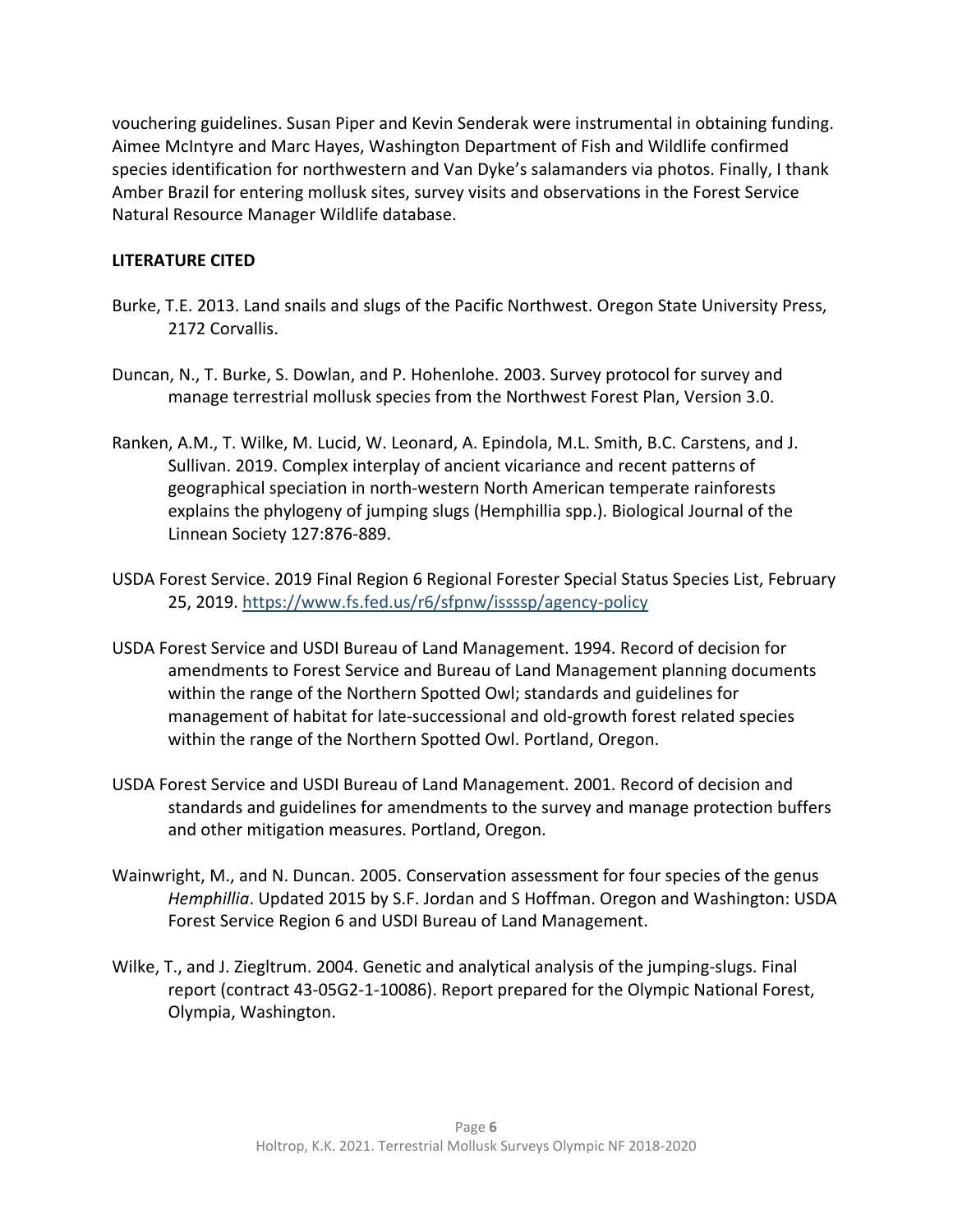

**Figure 1.** Map showing locations of mollusk survey areas, Olympic National Forest, 2018‐2020.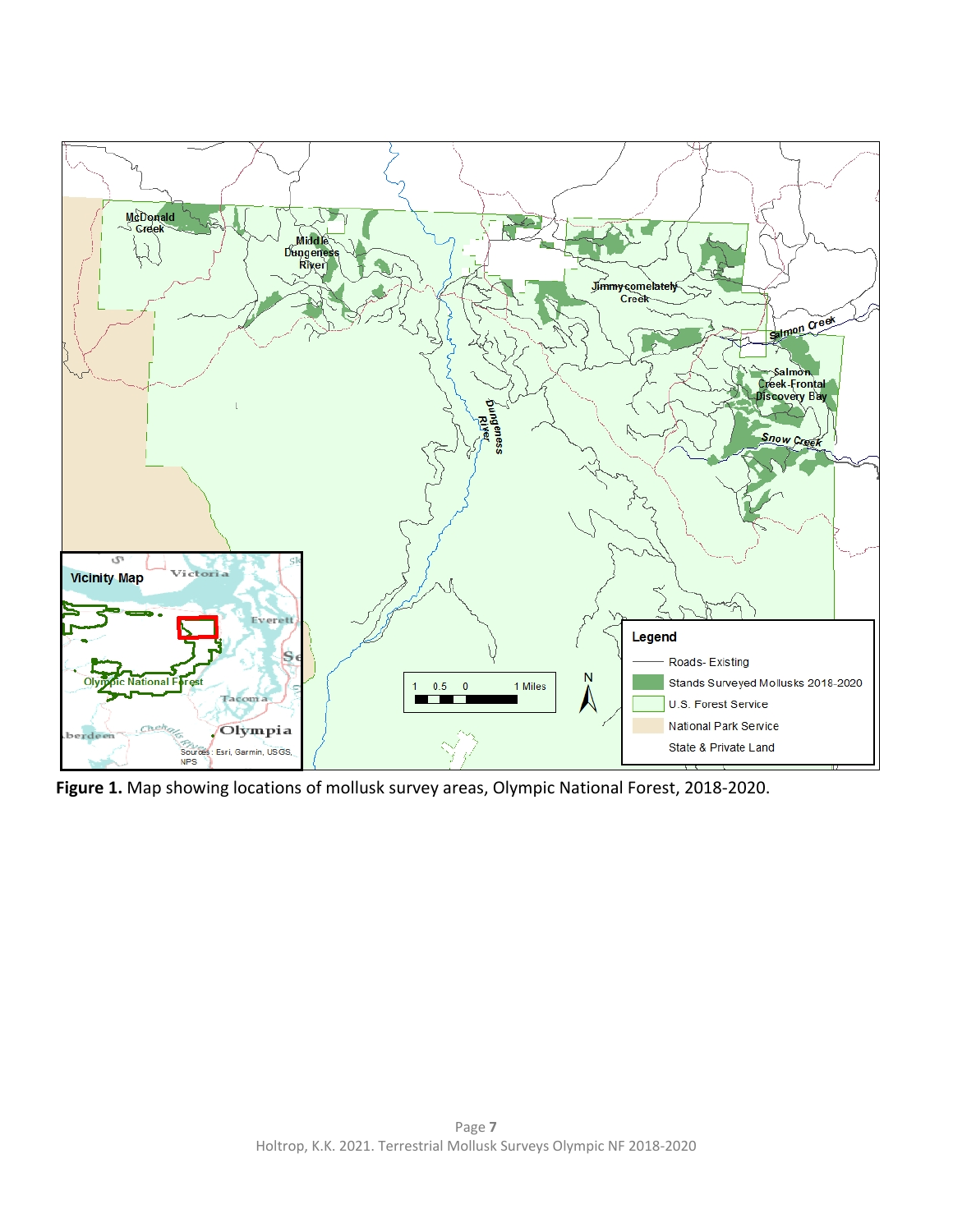**Table 1.** Sensitive and Survey & Manage mollusk species known or suspected to occur on the northeast Olympic National Forest (North Hood Canal Ranger District).

| <b>Species</b>              | S&M       | R <sub>6</sub> FS | <b>Notes</b>                             |
|-----------------------------|-----------|-------------------|------------------------------------------|
|                             | Category  | <b>Sensitive</b>  |                                          |
| Puget Oregonian snail       | А         | Yes               | One record south end of HC District      |
| Cryptomastix devia          |           |                   |                                          |
| Blue-grey tail-dropper slug | A         | <b>Yes</b>        | The species has not been found on ONF    |
| Prophysaon coeruleum        |           |                   | but is suspected to occur.               |
| Burrington jumping slug     | E         | Yes               | Locally common. Pre-disturbance          |
| Hemphillia burringtoni      |           |                   | surveys not required; manage known       |
|                             |           |                   | sites.                                   |
| Evening fieldslug           | B         | No                | Now known as <i>D. levge</i> but has not |
| Derosceras hesperium        |           |                   | been removed from list.                  |
| Broadwhorl tightcoil        | <b>No</b> | Yes               | Documented in Clallam County but not     |
| Pristiloma johnsoni         |           |                   | documented on ONF.                       |

Survey & Manage Categories:

A –Rare; pre‐disturbance surveys are practical. Manage All Known Sites.

B – Rare; pre‐disturbance surveys not practical. Manage All Known Sites.

C – Uncommon; pre‐disturbance surveys are practical. Manage High‐priority sites.

D – Uncommon; pre-disturbance surveys not practical or not necessary. Manage High-priority sites.

E – Rare, Status undetermined. Do not require pre‐disturbance surveys. Manage All Known Sites.

F – Uncommon or Concern for Persistence Unknown, Status Undetermined.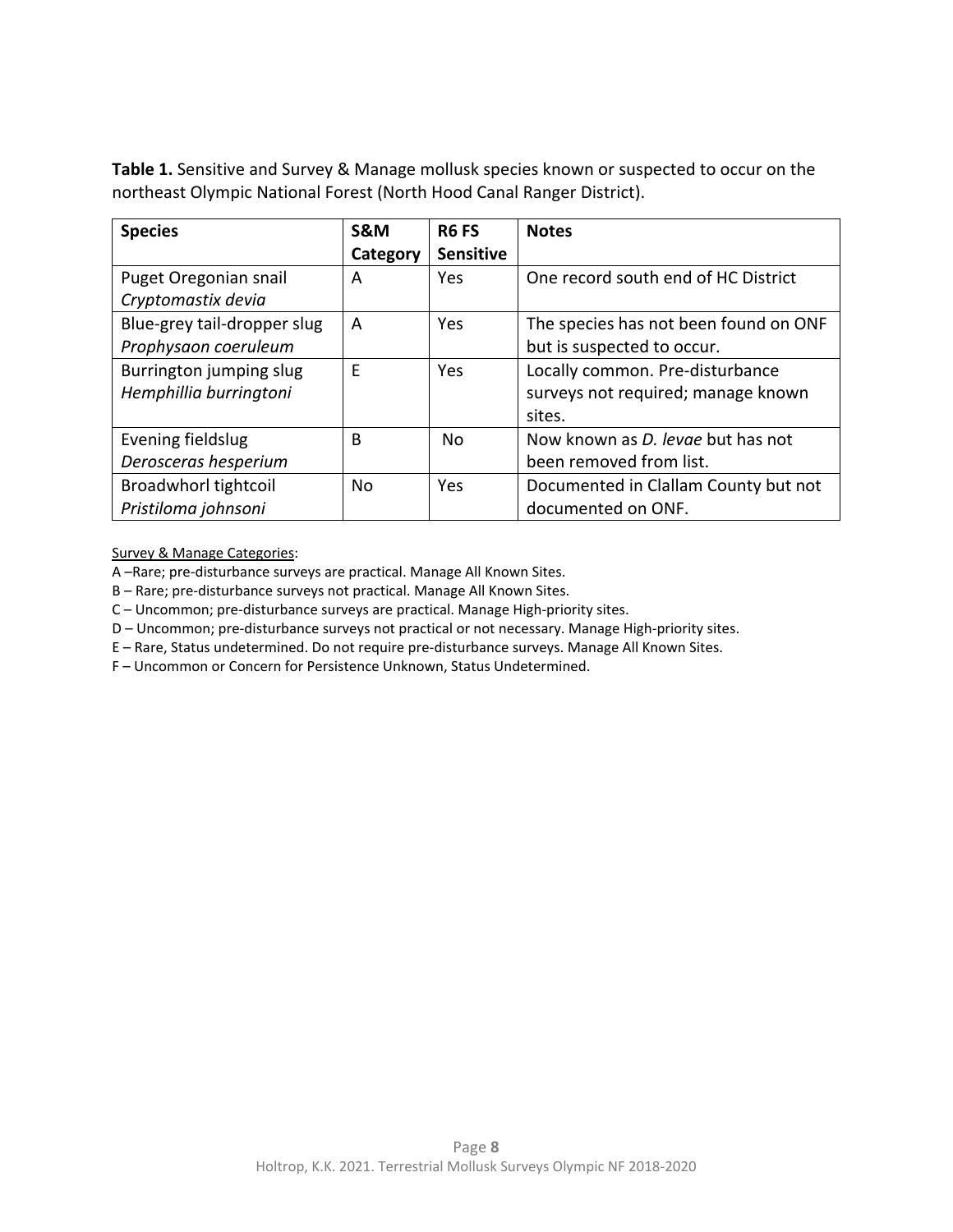

**Figure 2.** *Zacoleus Leonardi* (Ryan Lake Slug) photo.



**Figure 3.** *Hemphillia burringtoni* (the Burrington Jumping Slug) photo.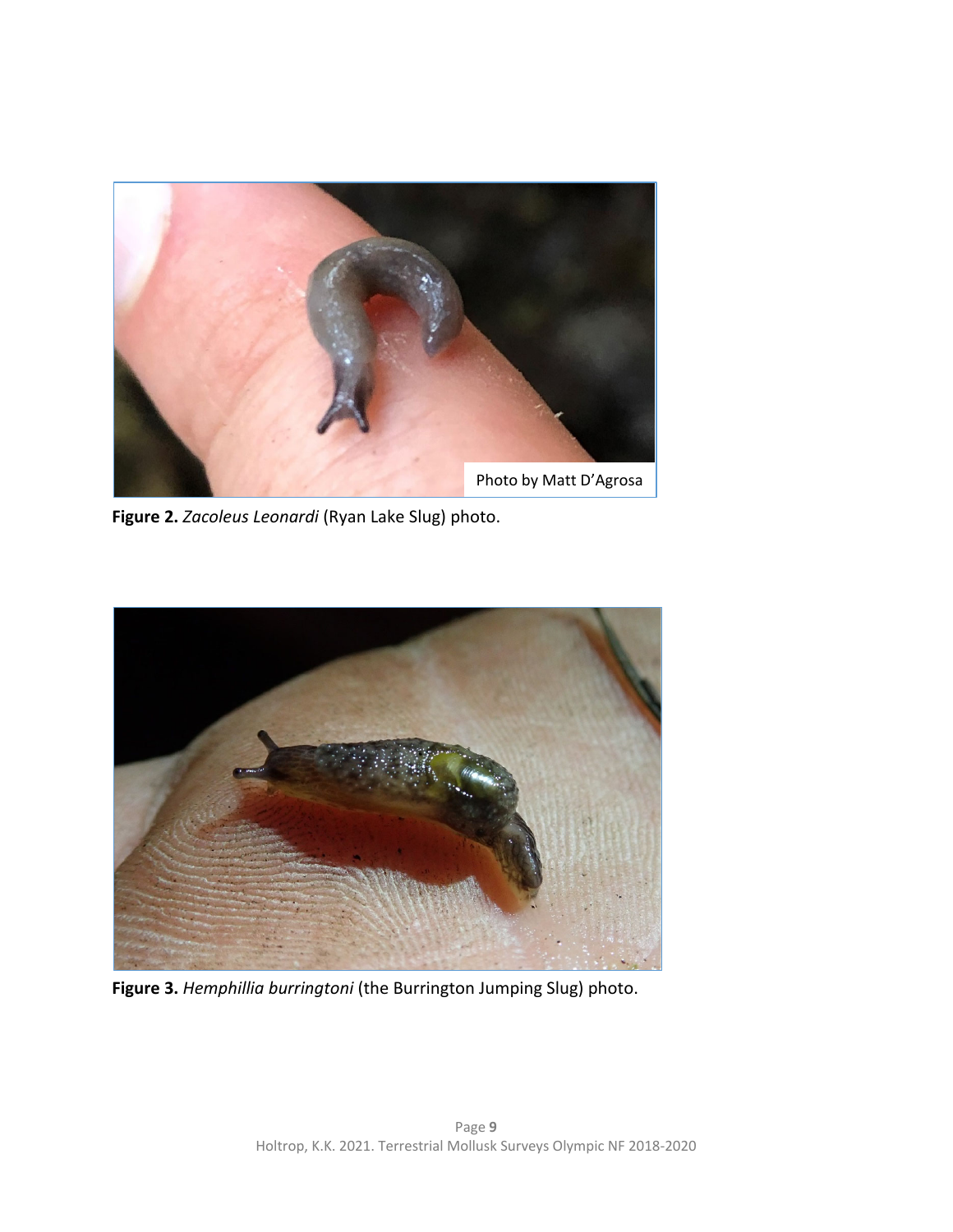**Table 2.** Mollusk species detected during surveys in the Snow Creek‐ Salmon River, Middle Dungeness River, Jimmycomelately (JCL) and McDonald Creek watersheds, Olympic National Forest*,* 2018 to 2020.

| <b>Scientific Name</b> | <b>Common Name</b>        | Watershed*            | <b>Notes</b>                         |
|------------------------|---------------------------|-----------------------|--------------------------------------|
| Ancotrema sportella    | <b>Beaded lancetooth</b>  | All                   | One specimen ID confirmed by         |
|                        | snail                     |                       | Rivers-Pankratz.                     |
| Ariolimax              | Pacific banana slug       | All                   |                                      |
| columbianus            |                           |                       |                                      |
| Arion sp.              | Arion slugs               | Snow-Salmon, JCL      | Non-native mostly black Arions.      |
| Columella edentula     | Toothless column          | Snow-Salmon           | ID not confirmed by RO services, but |
|                        | snail                     | 23030114              | is distinctive.                      |
| Cryptomastix           | Pygmy Oregonian           | All                   | ID confirmed Rivers-Pankratz in the  |
| germana                | snail                     |                       | field.                               |
| Euconulus fulvus       | Brown hive                | JCL 24020007          | 1 specimen ID by Burke. Preserved.   |
| Haplotrema             | Robust lancetooth         | All                   |                                      |
| vancouverense          |                           |                       |                                      |
| Hemphellia             | <b>Burrington jumping</b> | All                   | ID confirmed Rivers-Pankratz.        |
| burringtoni            | slug                      |                       | Released. 1 preserved, 1 released.   |
| Hemphillia             | Dromedary jumping         | All                   | One ID confirmed Rivers-Pankratz.    |
| dromedarius            | slug                      |                       | Released.                            |
| Monadenia fidelis      | Pacific sideband snail    | Snow-Salmon, JCL,     | 2 specimens preserved for genetics   |
|                        |                           | Dungeness             | study; others released               |
| Pristiloma arcticum    | Northern tightcoil        | Snow, JCL, Dungeness  | One specimen ID by Burke.            |
| Pristiloma lansingi    | Denticulate tightcoil     | Snow, JCL, Dungeness. | 8 specimens ID P. lansingi by Burke. |
| Pristiloma sp.         | Tightcoil                 | All                   | Not confirmed to species. But not    |
|                        |                           |                       | the sensitive species P. johnsoni.   |
| Prophysoan             | Reticulate trail-         | All                   | ID confirmed by Burke. Released.     |
| andersoni              | dropper                   |                       |                                      |
| Prophysoan             | Yellow-bordered Tail-     | JCL 24020003          | ID by Rivers- Pankratz, Released.    |
| foliolatum             | dropper                   |                       |                                      |
| Punctum randolphi      | (a tiny land snail)       | Snow-Salmon,          | ID by Rivers-Pankratz                |
|                        |                           | Dungeness             |                                      |
| Striatura pugetensis   | Northwest Striate         | McDonald Cr.          | 2 specimens ID by Burke. Preserved.  |
|                        |                           | 26030124, 26030154    |                                      |
| Vertigo columbiana     | Columbia Vertigo          | McDonald Cr.          | 1 ID by Burke. Preserved.            |
|                        |                           | 26030120              |                                      |
| Vertigo sp.            | Vertigo                   | JCL, Dungeness        | Not identified to species. But not   |
|                        |                           |                       | Survey and Manage sp.                |
| Vespericola sp./       | Vespericola land snail    | All                   | Vespericola found commonly. ID to    |
| columbianus            |                           |                       | species by Rivers-Pancratz           |
| Zacoleus Leonardi      | Ryan Lake Slug            | Snow-Salmon           | One specimen ID by Burke.            |
|                        |                           | 23030114.             | Preserved.                           |
|                        |                           | JCL 24020018b,        |                                      |
|                        |                           | 240200064b.           |                                      |
|                        |                           | McDonald 26030136b    |                                      |

\* For rarely observed species, the stand number is also included.

ID = Identification. ID experts = Darci Rivers‐Pancratz, Thomas Burke.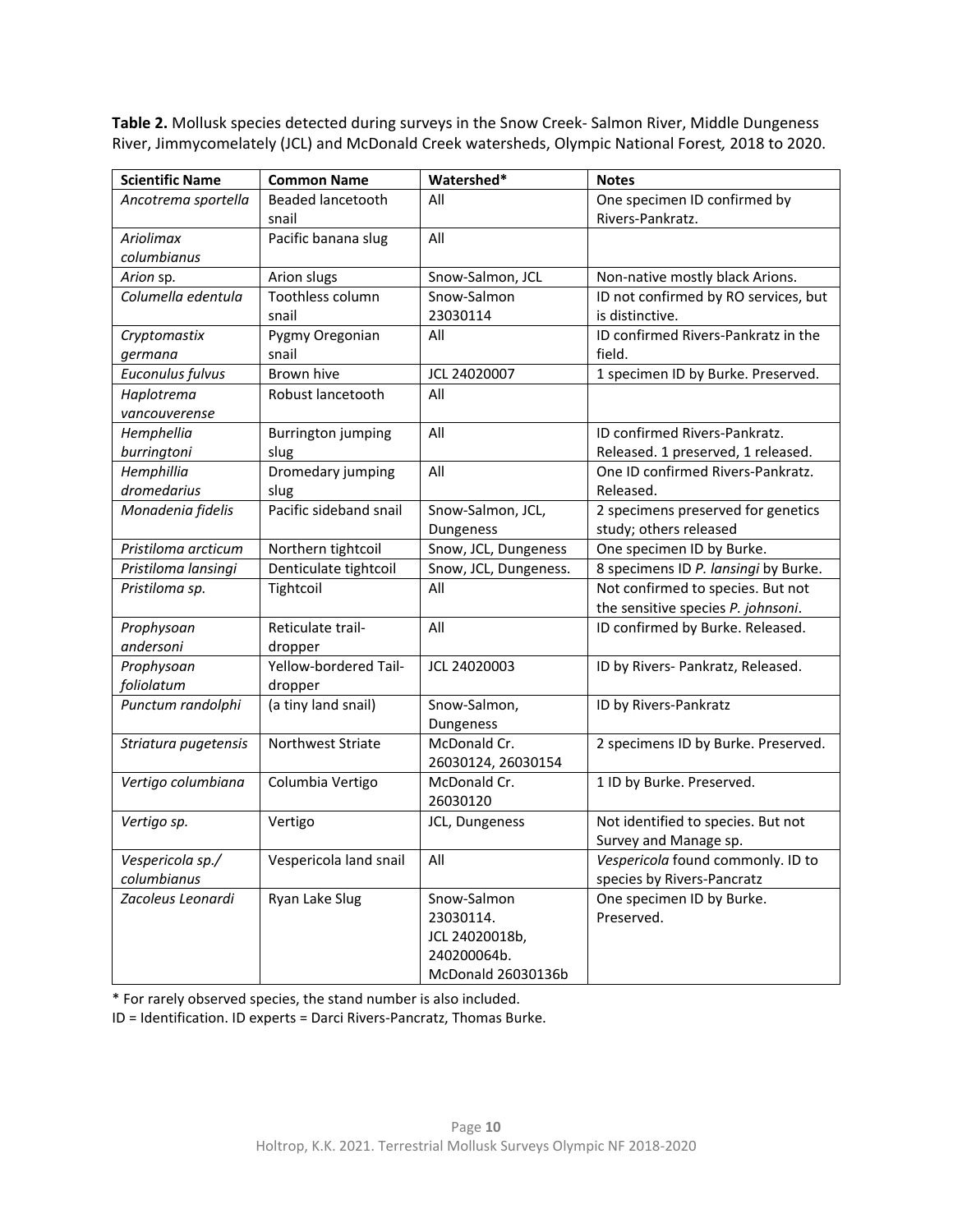**Table 3.** Amphibian species detected during mollusk surveys, Snow Creek‐Salmon River, Jimmycomelately Creek, Middle Dungeness River, and McDonald Creek watersheds, Olympic National Forest, 2018‐2020.

| <b>Scientific Name</b>    | Common<br><b>Name</b>           | <b>Number</b><br>of sites | <b>Watershed and Stand</b>                                                                                                                |
|---------------------------|---------------------------------|---------------------------|-------------------------------------------------------------------------------------------------------------------------------------------|
| Ambystoma<br>gracile      | Northwestern<br>salamander      | $\overline{7}$            | Snow-Salmon 23020016, 24010114; Dungeness<br>25040044, 25040235, 26030136a; McDonald<br>26030154a, b                                      |
| Anaxyrus<br>boreas        | Western toad                    | 9                         | Snow-Salmon 24010141, 24010060;<br>Jimmycomelately 24020002, 24020009,<br>24020134; Dungeness 2601020, 26030024;<br>McDonald 26030154a, b |
| Ascaphus truei            | Tailed frog                     | 8                         | Snow-Salmon 23030051, 24010032, 24010097,<br>23030050, 23030196; Dungeness 26010061,<br>26010132; McDonald 26030154a                      |
| Ensatina<br>eschscholtzii | Ensatina                        | 53                        | Commonly found in all watersheds                                                                                                          |
| Plethodon<br>vandykei     | Vandyke's<br>salamander         | $\overline{2}$            | Snow 24010114; Jimmycomelately 24020244.                                                                                                  |
| Plethodon<br>vehiculum    | W. red-<br>backed<br>salamander | 70                        | Commonly found in all watersheds                                                                                                          |
| Pseudacris<br>regilla     | Pacific<br>treefrog             | 4                         | Snow-Salmon 24010141; Jimmycomelately<br>24020201, 240200201, 24020244                                                                    |
| Rana aurora               | Red-legged<br>frog              | $\mathbf{1}$              | Jimmycomelately 24020134                                                                                                                  |
| Taricha<br>granulosa      | Rough-<br>skinned newt          | 2                         | Jimmycomelately 24020014a, 24020179                                                                                                       |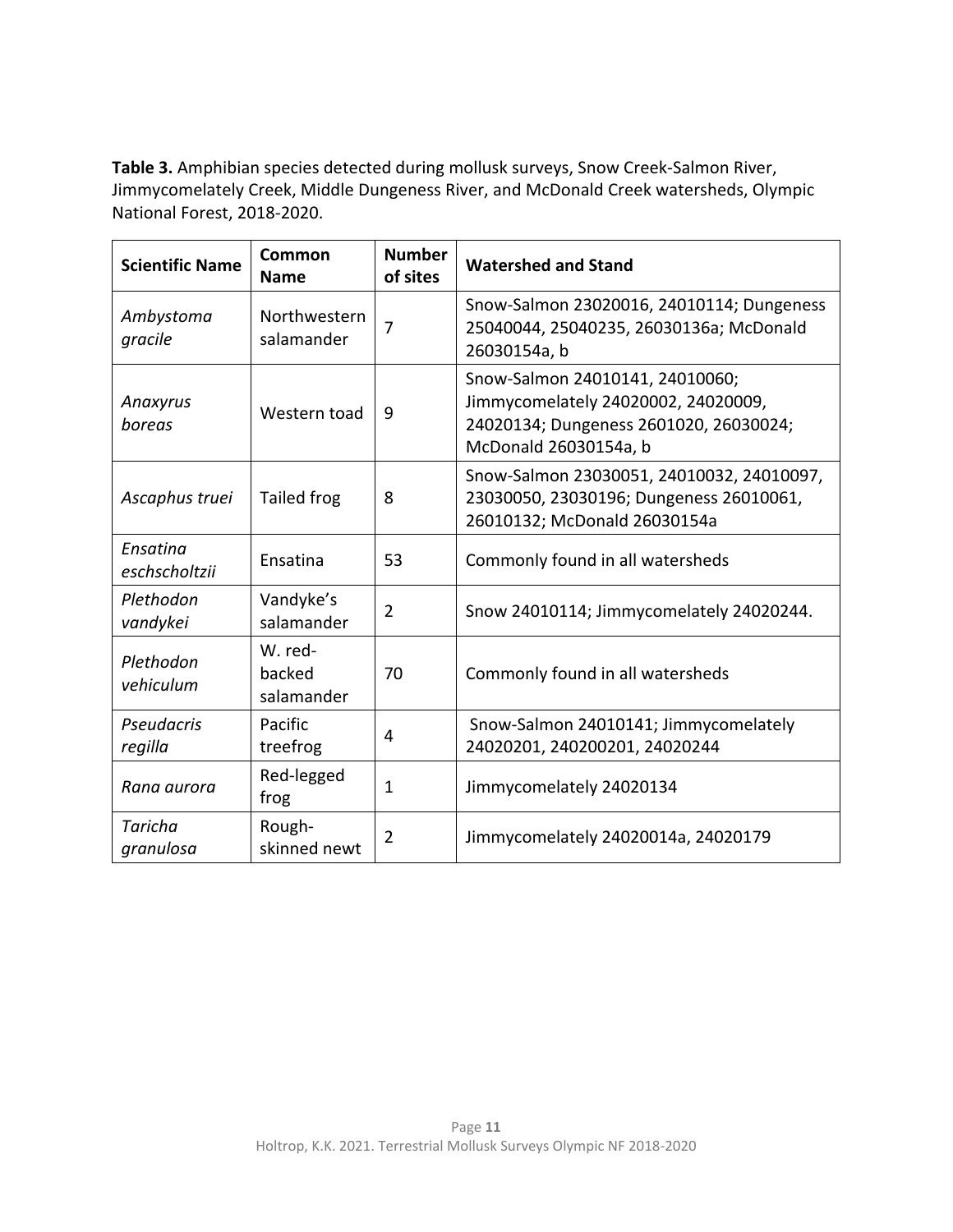| <b>CELLKEY</b><br><b>Num</b> | <b>YRORIG</b> | <b>HTHYR</b> | <b>HSVYR</b> | <b>ELEV</b> | <b>WATERSHED</b>        | <b>Acres</b> | <b>Num</b><br><b>HEBU*</b> |
|------------------------------|---------------|--------------|--------------|-------------|-------------------------|--------------|----------------------------|
| 23020001                     | 1938          | 1969         | 1981         | 1995        | SNOW CREEK/SALMON RIVER | 51.3         | 3                          |
|                              |               |              |              |             |                         |              | 3                          |
| 23020002                     | 1928          | 1969         | 0            | 1690        | SNOW CREEK/SALMON RIVER | 30.2         |                            |
| 23020003                     | 1880          | 0            | 1979         | 1558        | SNOW CREEK/SALMON RIVER | 9.8          | 1                          |
| 23020003                     | 1880          | $\mathbf 0$  | 1979         | 1558        | SNOW CREEK/SALMON RIVER | 3.7          | $\mathbf{1}$               |
| 23020003                     | 1880          | 0            | 1979         | 1558        | SNOW CREEK/SALMON RIVER | 46.1         | 0                          |
| 23020003                     | 1880          | 0            | 1979         | 1558        | SNOW CREEK/SALMON RIVER | 8.7          | 0                          |
| 23020003                     | 1880          | $\mathbf 0$  | 1979         | 1558        | SNOW CREEK/SALMON RIVER | 4.6          | $\mathbf 0$                |
| 23020005                     | 1928          | 1971         | 0            | 1283        | SNOW CREEK/SALMON RIVER | 22.5         | 0                          |
| 23020006                     | 1928          | 1971         | 0            | 1371        | SNOW CREEK/SALMON RIVER | 21.0         | 0                          |
| 23020007                     | 1880          | 1969         | 0            | 1391        | SNOW CREEK/SALMON RIVER | 50.1         | $\mathbf{1}$               |
| 23020013                     | 1880          | 1967         | 0            | 1145        | SNOW CREEK/SALMON RIVER | 9.7          | 0                          |
| 23020015                     | 1935          | 1967         | 1979         | 1171        | SNOW CREEK/SALMON RIVER | 21.7         | 5                          |
| 23020016                     | 1880          | 1967         | 0            | 1073        | SNOW CREEK/SALMON RIVER | 15.0         | 1                          |
| 23020023                     | 1935          | 0            | 0            | 2162        | SNOW CREEK/SALMON RIVER | 36.2         | 3                          |
| 23020069                     | 1935          | 0            | 0            | 2329        | SNOW CREEK/SALMON RIVER | 9.4          | 0                          |
| 23020074                     | 1935          | $\pmb{0}$    | 0            | 2277        | SNOW CREEK/SALMON RIVER | 4.8          | $\pmb{0}$                  |
| 23020085                     | 1935          | 0            | 0            | 2241        | SNOW CREEK/SALMON RIVER | 16.0         | 0                          |
| 23020114                     | 1880          | 0            | 0            | 1923        | SNOW CREEK/SALMON RIVER | 7.8          | 0                          |
| 23030045                     | 1929          | $\mathbf 0$  | 1989         | 1929        | SNOW CREEK/SALMON RIVER | 15.4         | $\overline{2}$             |
| 23030045                     | 1929          | 0            | 1989         | 1929        | SNOW CREEK/SALMON RIVER | 16.0         | 1                          |
| 23030045                     | 1929          | 0            | 1989         | 1929        | SNOW CREEK/SALMON RIVER | 6.6          | $\mathbf{1}$               |
| 23030045                     | 1929          | $\mathbf 0$  | 1989         | 1929        | SNOW CREEK/SALMON RIVER | 7.8          | $\mathbf{1}$               |
| 23030049                     | 1880          | 0            | 0            | 1791        | SNOW CREEK/SALMON RIVER | 7.6          | 0                          |
| 23030050                     | 1928          | 1983         | 1986         | 1696        | SNOW CREEK/SALMON RIVER | 20.2         | 6                          |
| 23030051                     | 1930          | 1973         | 1980         | 1526        | SNOW CREEK/SALMON RIVER | 29.7         | 11                         |
| 23030055                     | 1928          | 1983         | 1989         | 1709        | SNOW CREEK/SALMON RIVER | 32.4         | 6                          |
| 23030073                     | 1929          | 0            | 0            | 1555        | SNOW CREEK/SALMON RIVER | 40.8         | 3                          |
| 23030075                     | 1920          | 0            | 0            | 2293        | SNOW CREEK/SALMON RIVER | 22.3         | $\mathbf 1$                |
| 23030085                     | 1929          | 1980         | 0            | 1831        | SNOW CREEK/SALMON RIVER | 80.9         | 5                          |
| 23030100                     | 1930          | 1973         | 0            | 1470        | SNOW CREEK/SALMON RIVER | 4.9          | 0                          |
| 23030114                     | 1930          | 0            | 0            | 2014        | SNOW CREEK/SALMON RIVER | 76.8         | 8                          |
| 23030141                     | 1880          | 1986         | 0            | 2021        | SNOW CREEK/SALMON RIVER | 90.0         | 6                          |
| 23030142                     | 1927          | 0            | 0            | 1709        | SNOW CREEK/SALMON RIVER | 20.2         | $\overline{2}$             |
| 23030142                     | 1927          | 0            | 0            | 1709        | SNOW CREEK/SALMON RIVER | 23.5         | $\mathbf{1}$               |
| 23030178                     | 1928          | 1979         | 0            | 1549        | SNOW CREEK/SALMON RIVER | 13.5         | 3                          |
| 23030196                     | 1929          | 2010         | 1989         | 1929        | SNOW CREEK/SALMON RIVER | 51.6         | $\overline{7}$             |

**Appendix A. Forest stands surveyed for mollusks, Olympic National Forest, 2018‐2020.**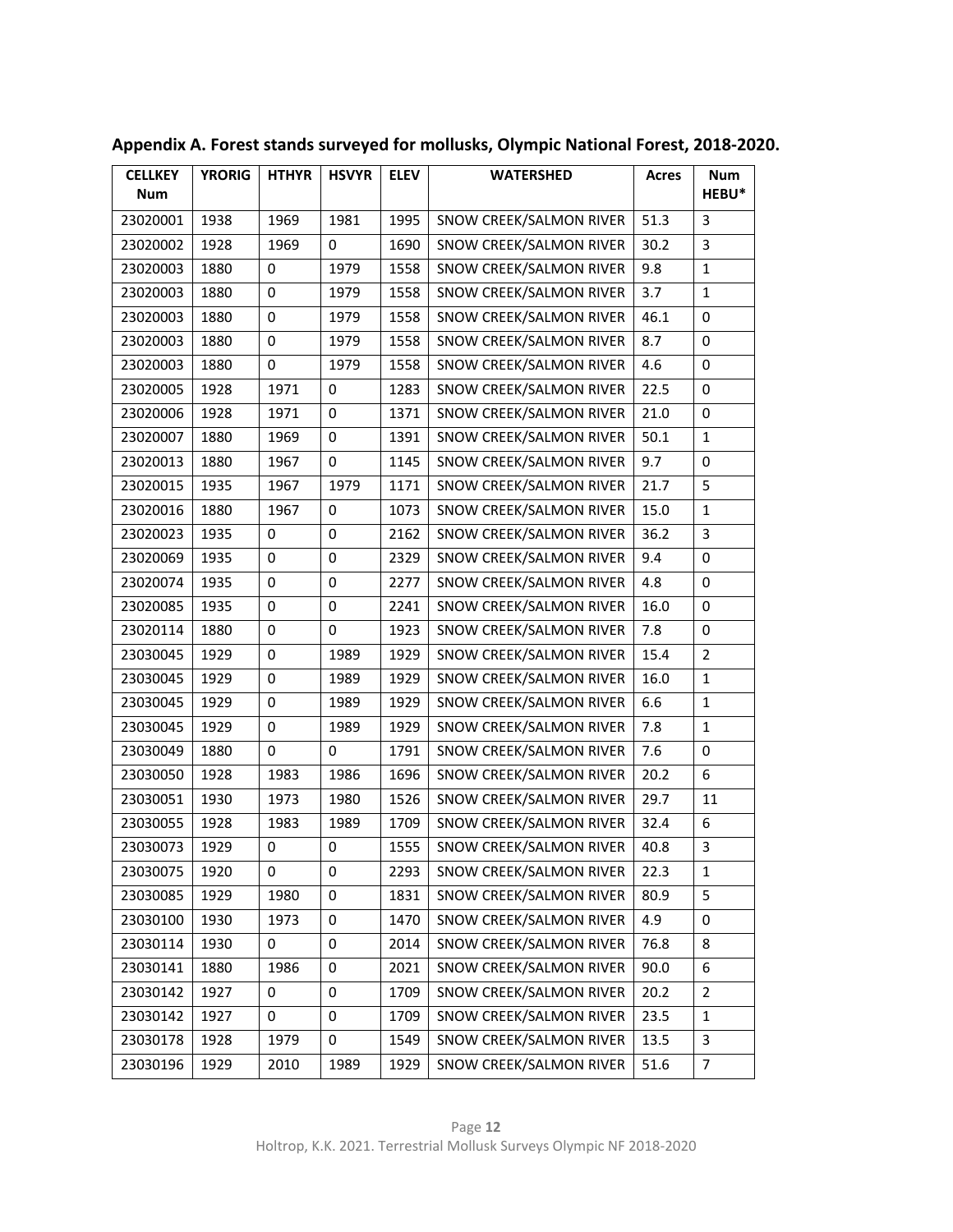| <b>CELLKEY</b><br><b>Num</b> | <b>YRORIG</b> | <b>HTHYR</b> | <b>HSVYR</b> | <b>ELEV</b> | <b>WATERSHED</b>               | <b>Acres</b> | <b>Num</b><br>HEBU* |
|------------------------------|---------------|--------------|--------------|-------------|--------------------------------|--------------|---------------------|
| 23030201                     | 1929          | 2010         | 1989         | 1929        | SNOW CREEK/SALMON RIVER        | 7.3          | 4                   |
| 23030202                     | 1880          | 2010         | 0            | 1791        | SNOW CREEK/SALMON RIVER        | 23.5         | $\overline{2}$      |
| 23030202                     | 1929          | 2010         | 1989         | 1929        | <b>SNOW CREEK/SALMON RIVER</b> | 2.8          | 0                   |
| 24010004                     | 1890          | 0            | 0            | 1060        | JIMMY-COME-LATELY CREEK        | 6.2          | 0                   |
| 24010005                     | 1890          | 0            | 0            | 797         | JIMMY-COME-LATELY CREEK        | 20.1         | 0                   |
| 24010012                     | 1880          | 0            | 0            | 1191        | JIMMY-COME-LATELY CREEK        | 72.4         | 2                   |
| 24010012                     | 1880          | 0            | 0            | 1191        | JIMMY-COME-LATELY CREEK        | 10.8         | $\mathbf{1}$        |
| 24010014                     | 1880          | 0            | 0            | 896         | JIMMY-COME-LATELY CREEK        | 3.1          | 1                   |
| 24010016                     | 1890          | $\pmb{0}$    | $\pmb{0}$    | 863         | JIMMY-COME-LATELY CREEK        | 16.8         | $\mathbf{1}$        |
| 24010016                     | 1890          | 0            | 0            | 863         | JIMMY-COME-LATELY CREEK        | 13.2         | 0                   |
| 24010016                     | 1890          | 0            | 0            | 863         | JIMMY-COME-LATELY CREEK        | 7.2          | 0                   |
| 24010032                     | 1885          | 0            | 0            | 1079        | JIMMY-COME-LATELY CREEK        | 53.3         | $\mathbf{1}$        |
| 24010055                     | 1880          | 0            | 0            | 1946        | SNOW CREEK/SALMON RIVER        | 24.8         | 2                   |
| 24010060                     | 1932          | 0            | 0            | 1115        | SNOW CREEK/SALMON RIVER        | 58.3         | 0                   |
| 24010072                     | 1930          | 1984         | 1989         | 1975        | <b>SNOW CREEK/SALMON RIVER</b> | 19.7         | 4                   |
| 24010073                     | 1935          | 1984         | 1989         | 2067        | SNOW CREEK/SALMON RIVER        | 20.5         | 1                   |
| 24010074                     | 1925          | 1981         | 1989         | 1841        | SNOW CREEK/SALMON RIVER        | 28.4         | $\overline{2}$      |
| 24010080                     | 1927          | 1999         | 0            | 1076        | SNOW CREEK/SALMON RIVER        | 20.1         | 0                   |
| 24010097                     | 1930          | 1980         | 0            | 1713        | SNOW CREEK/SALMON RIVER        | 30.2         | 3                   |
| 24010102                     | 1890          | 0            | 0            | 1394        | JIMMY-COME-LATELY CREEK        | 113.0        | 0                   |
| 24010107                     | 1880          | 1973         | $\pmb{0}$    | 2028        | SNOW CREEK/SALMON RIVER        | 4.2          | $\mathbf{1}$        |
| 24010114                     | 1880          | 0            | 0            | 2070        | SNOW CREEK/SALMON RIVER        | 77.0         | 9                   |
| 24010116                     | 1880          | 0            | 0            | 1906        | SNOW CREEK/SALMON RIVER        | 8.9          | 6                   |
| 24010121                     | 1890          | 0            | 0            | 1453        | JIMMY-COME-LATELY CREEK        | 4.1          | 0                   |
| 24010127                     | 1917          | 0            | 0            | 1047        | SNOW CREEK/SALMON RIVER        | 8.4          | 1                   |
| 24010134                     | 1937          | 0            | 0            | 1115        | SNOW CREEK/SALMON RIVER        | 47.8         | 0                   |
| 24010135                     | 1940          | 1977         | 0            | 1109        | SNOW CREEK/SALMON RIVER        | 6.3          | 0                   |
| 24010138                     | 1925          | 0            | 0            | 958         | SNOW CREEK/SALMON RIVER        | 6.7          | 2                   |
| 24010138                     | 1925          | 0            | 0            | 958         | SNOW CREEK/SALMON RIVER        | 2.3          | 0                   |
| 24010138                     | 1925          | 0            | 0            | 958         | SNOW CREEK/SALMON RIVER        | 10.6         | 0                   |
| 24010138                     | 1925          | 0            | 0            | 958         | SNOW CREEK/SALMON RIVER        | 8.5          | 0                   |
| 24010141                     | 1925          | 0            | 0            | 876         | SNOW CREEK/SALMON RIVER        | 108.2        | 8                   |
| 24010150                     | 1927          | 1967         | 0            | 984         | SNOW CREEK/SALMON RIVER        | 17.6         | 0                   |
| 24020001                     | 1880          | 1974         | 0            | 1870        | JIMMY-COME-LATELY CREEK        | 10.6         | 0                   |
| 24020002                     | 1880          | 0            | 0            | 1503        | JIMMY-COME-LATELY CREEK        | 9.7          | 0                   |
| 24020003                     | 1880          | 1970         | 0            | 1490        | JIMMY-COME-LATELY CREEK        | 11.2         | 0                   |
| 24020007                     | 1880          | 0            | 0            | 1788        | JIMMY-COME-LATELY CREEK        | 33.6         | 0                   |
| 24020009                     | 1920          | 0            | 0            | 1348        | JIMMY-COME-LATELY CREEK        | 19.9         | 3                   |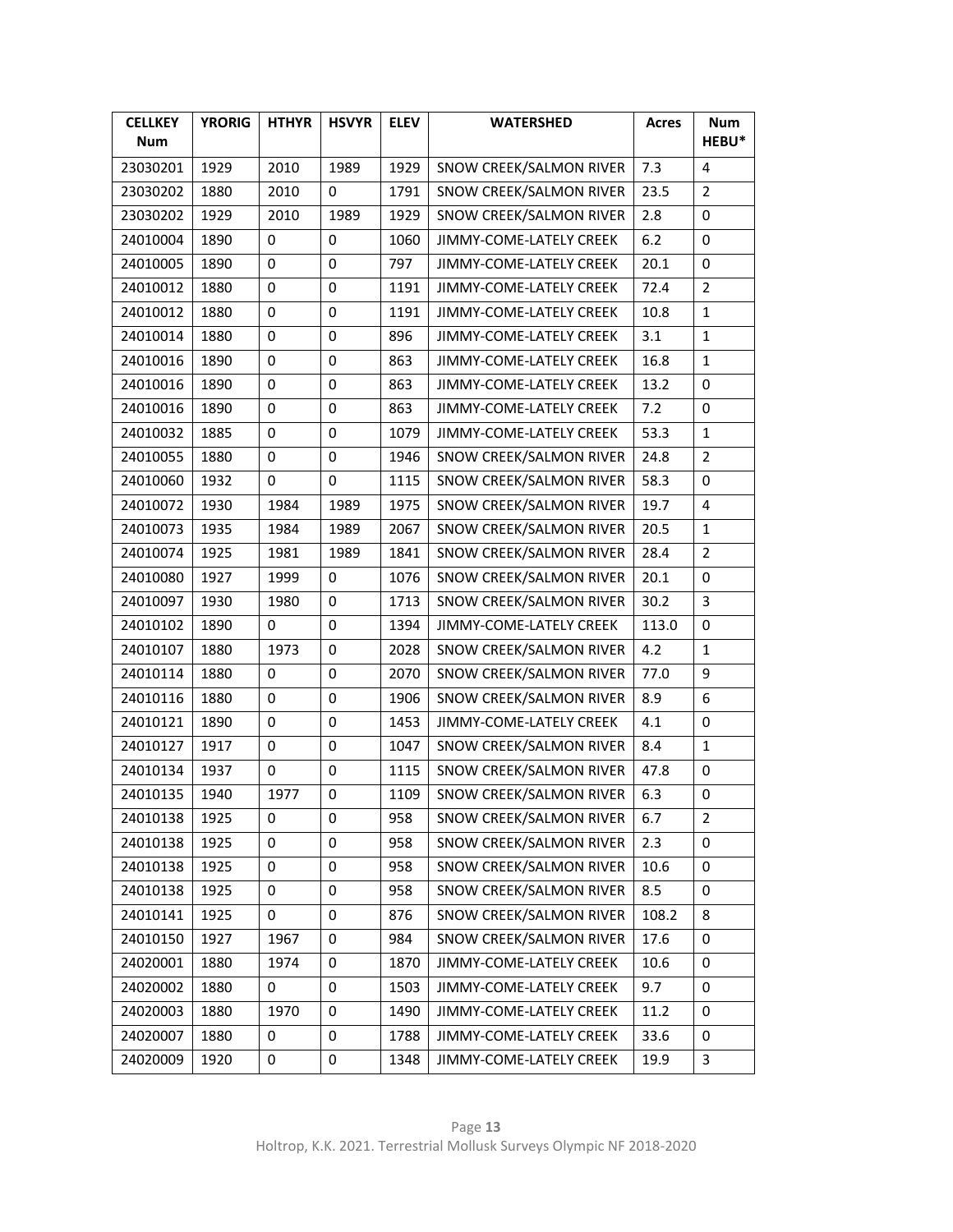| <b>CELLKEY</b><br><b>Num</b> | <b>YRORIG</b> | <b>HTHYR</b> | <b>HSVYR</b> | <b>ELEV</b> | <b>WATERSHED</b>        | <b>Acres</b> | Num<br>HEBU*   |
|------------------------------|---------------|--------------|--------------|-------------|-------------------------|--------------|----------------|
| 24020014                     | 1900          | 0            | 1980         | 1568        | JIMMY-COME-LATELY CREEK | 88.9         | 1              |
| 24020014                     | 1900          | 0            | 1980         | 1568        | JIMMY-COME-LATELY CREEK | 22.1         | 0              |
| 24020016                     | 1900          | 0            | 0            | 1699        | JIMMY-COME-LATELY CREEK | 35.5         | 1              |
| 24020018                     | 1900          | 0            | 0            | 1362        | JIMMY-COME-LATELY CREEK | 12.3         | 0              |
| 24020018                     | 1900          | 0            | 0            | 1362        | JIMMY-COME-LATELY CREEK | 5.1          | 0              |
| 24020022                     | 1920          | 0            | 0            | 1207        | JIMMY-COME-LATELY CREEK | 35.4         | 3              |
| 24020024                     | 1902          | 0            | 0            | 1463        | JIMMY-COME-LATELY CREEK | 40.5         | 1              |
| 24020027                     | 1900          | 0            | 1980         | 1385        | JIMMY-COME-LATELY CREEK | 25.3         | 0              |
| 24020029                     | 1900          | 0            | 1979         | 1831        | JIMMY-COME-LATELY CREEK | 17.5         | $\mathbf{1}$   |
| 24020052                     | 1920          | 0            | 0            | 2041        | JIMMY-COME-LATELY CREEK | 41.1         | 3              |
| 24020062                     | 1900          | 0            | 0            | 3012        | JIMMY-COME-LATELY CREEK | 8.8          | 2              |
| 24020064                     | 1880          | 0            | 0            | 2192        | JIMMY-COME-LATELY CREEK | 40.1         | 3              |
| 24020067                     | 1900          | 0            | 0            | 2454        | JIMMY-COME-LATELY CREEK | 37.7         | 7              |
| 24020118                     | 1920          | 0            | 1981         | 2323        | JIMMY-COME-LATELY CREEK | 67.5         | 6              |
| 24020134                     | 1880          | 0            | 0            | 1831        | JIMMY-COME-LATELY CREEK | 18.2         | 1              |
| 24020135                     | 1880          | 0            | 0            | 1480        | JIMMY-COME-LATELY CREEK | 9.3          | 0              |
| 24020139                     | 1920          | 0            | 0            | 2182        | JIMMY-COME-LATELY CREEK | 11.8         | 0              |
| 24020141                     | 1880          | 0            | 0            | 2178        | JIMMY-COME-LATELY CREEK | 103.0        | 7              |
| 24020164                     | 1750          | 0            | 0            | 2464        | JIMMY-COME-LATELY CREEK | 19.3         | 1              |
| 24020179                     | 1880          | 0            | 0            | 1959        | JIMMY-COME-LATELY CREEK | 35.4         | 0              |
| 24020180                     | 1880          | 0            | 0            | 2051        | JIMMY-COME-LATELY CREEK | 134.6        | 5              |
| 24020201                     | 1900          | 0            | 1980         | 1814        | JIMMY-COME-LATELY CREEK | 7.0          | $\mathbf{1}$   |
| 24020204                     | 1900          | 0            | 1980         | 1870        | JIMMY-COME-LATELY CREEK | 12.6         | 2              |
| 24020244                     | 1875          | 0            | 0            | 1873        | JIMMY-COME-LATELY CREEK | 15.3         | 0              |
| 25040016                     | 1880          | 1987         | 0            | 1673        | DUNGENESS RIVER         | 34.9         | 5              |
| 25040020                     | 1900          | 1988         | 0            | 1604        | <b>DUNGENESS RIVER</b>  | 50.6         | 3              |
| 25040039                     | 1920          | 1987         | 0            | 2041        | <b>DUNGENESS RIVER</b>  | 27.3         | $\mathbf{1}$   |
| 25040044                     | 1865          | 1976         | 0            | 1870        | <b>DUNGENESS RIVER</b>  | 33.2         | 0              |
| 25040193                     | 1880          | 1988         | 0            | 1467        | <b>DUNGENESS RIVER</b>  | 24.8         | $\overline{2}$ |
| 25040235                     | 1860          | 1990         | 0            | 1332        | <b>DUNGENESS RIVER</b>  | 26.0         | 10             |
| 26010033                     | 1920          | 0            | 0            | 1772        | <b>DUNGENESS RIVER</b>  | 44.2         | $\overline{2}$ |
| 26010044                     | 1920          | 1990         | 0            | 2530        | <b>DUNGENESS RIVER</b>  | 53.1         | 7              |
| 26010048                     | 1860          | 0            | 1989         | 1804        | <b>DUNGENESS RIVER</b>  | 32.9         | $\overline{2}$ |
| 26010049                     | 1860          | 1976         | 1980         | 1965        | <b>DUNGENESS RIVER</b>  | 22.0         | 0              |
| 26010058                     | 1860          | 0            | 1988         | 2175        | <b>DUNGENESS RIVER</b>  | 18.8         | 3              |
| 26010061                     | 1930          | 0            | 0            | 2520        | <b>DUNGENESS RIVER</b>  | 15.5         | 3              |
| 26010106                     | 1920          | 0            | 0            | 1736        | <b>DUNGENESS RIVER</b>  | 6.3          | 1              |
| 26010110                     | 1920          | 0            | 0            | 2257        | <b>DUNGENESS RIVER</b>  | 21.6         | 3              |